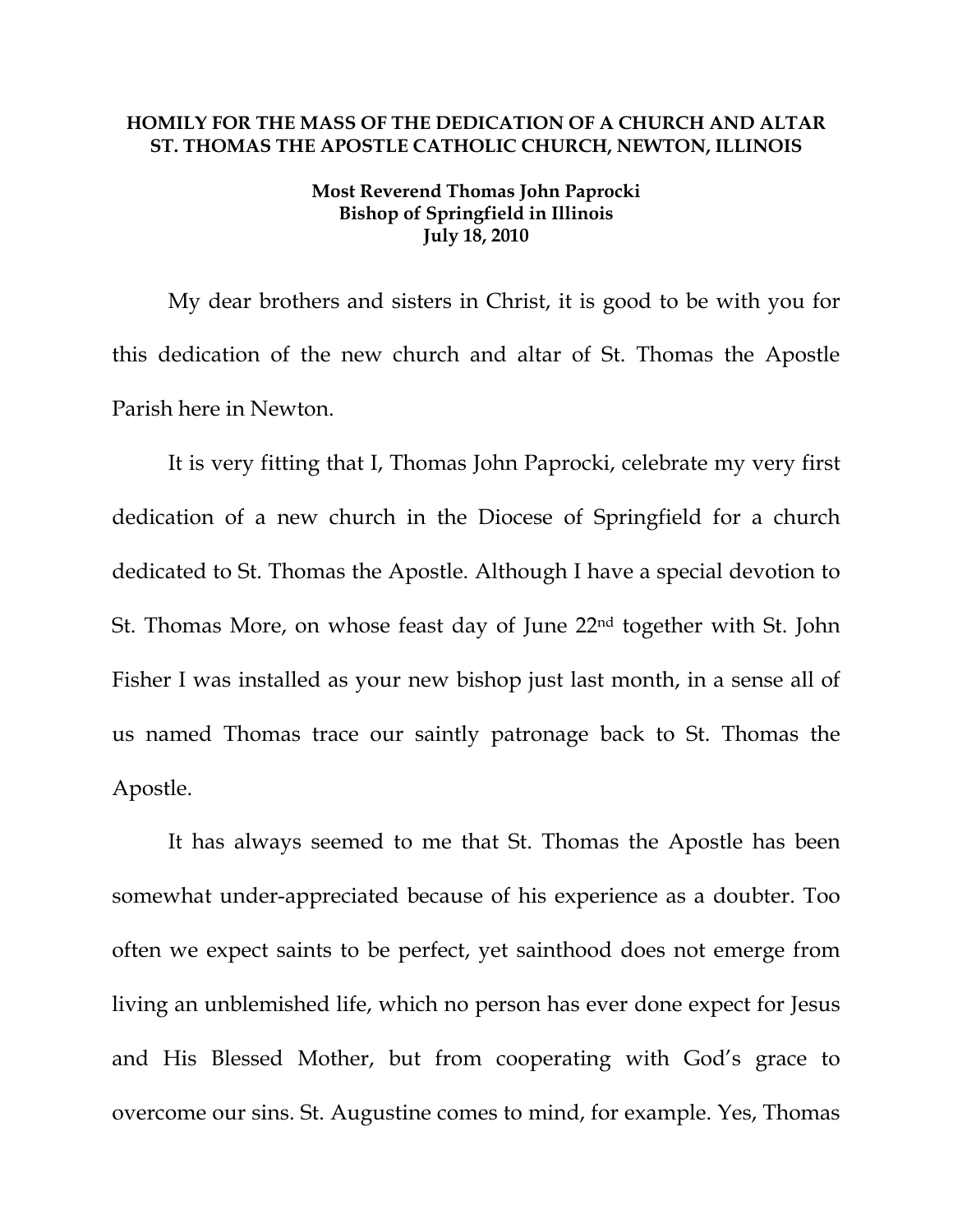doubted, but Christ personally presented him with an opportunity to overcome his doubts, which Thomas readily accepted. Who among us has never experienced some doubt, never wondered if the bread really becomes the Body of Christ or if the wine becomes His Precious Blood? Yet it is precisely from someone like St. Thomas the Apostle that we draw inspiration and strength to face and overcoming our doubts, proclaiming with St. Thomas every time we look upon the consecrated Host that Jesus Christ is indeed, "My Lord and my God." May all those who worship here in this new church find their faith strengthened through the intercession of your patron, St. Thomas the Apostle.

As I look back at places that have been important to me in my lifetime, I notice something very unusual. The house that I grew up in was an apartment building where our whole family lived above our family pharmacy. When I say "our whole family," that would be my Mom, Dad, six brothers and two sisters. It was a stately-looking building, at least from the outside. It was built in 1917 with a façade of heavy granite stone on the two sides of the building that faced the main street and the side street of the corner where our drug store stood. Unfortunately, the other two sides of the building, the one adjacent to the next door building and the side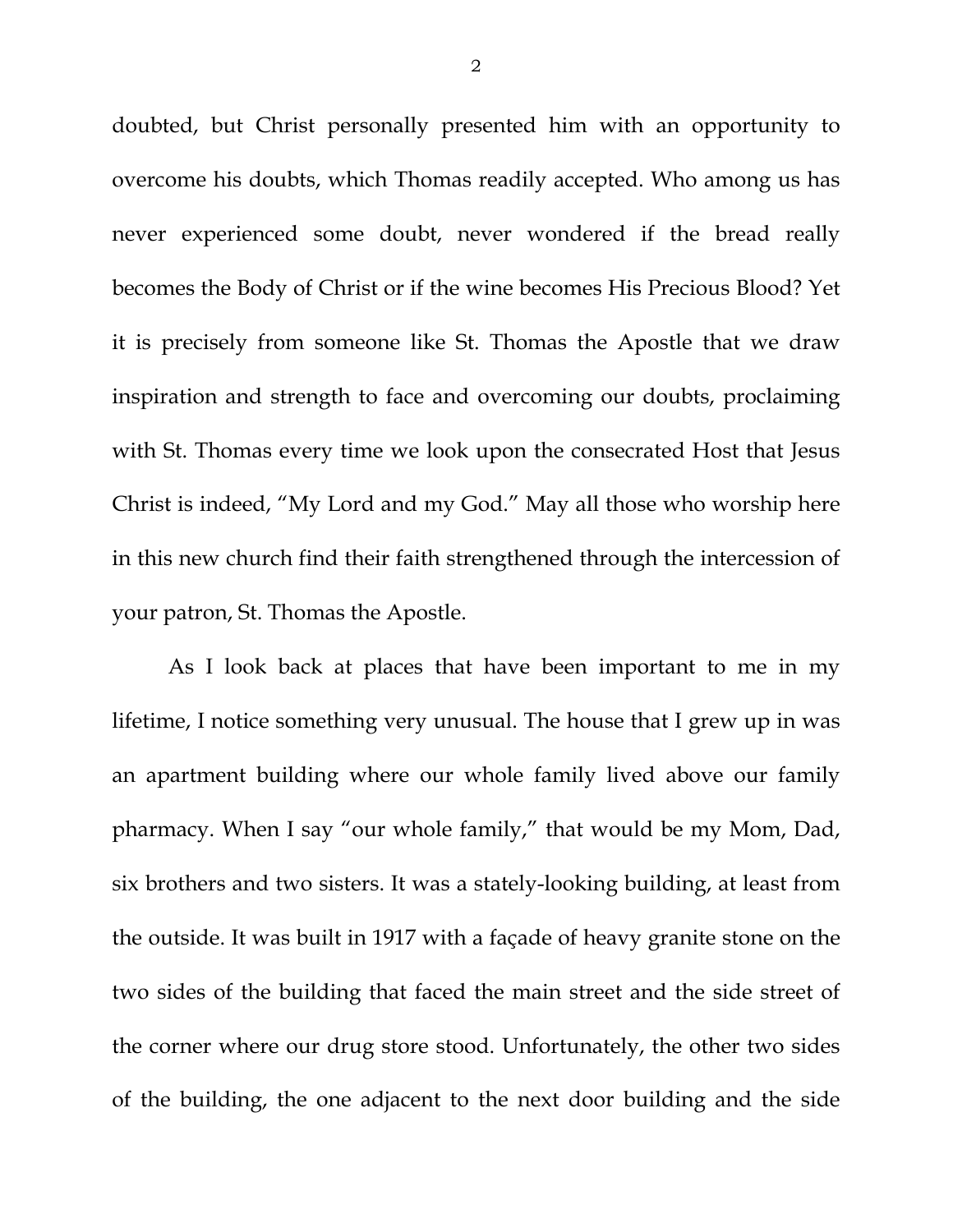facing the back alley, were built with regular red-face brick. I say, "unfortunately" because the two sides with the heavy granite façade over the years gradually pulled the building down towards those two sides, which were much heavier than the other two sides with the lighter brick. Some of the granite stone eventually fell off the top of the building. No one was hurt, but it would have been too expensive too repair and so the whole building was torn down in 1979.

Another memorable building in which I spent a lot of time in my youth was the old Chicago Stadium. I remember my Dad taking me as a young boy along with Mom and my older brother and sister and climbing up the stairs to the second balcony to watch the Chicago Blackhawks play hockey. What a historic building, and to this day I still "remember the roar" of the crowd. Unfortunately, Chicago stadium was demolished in 1995 after the United Center was built across the street.

Then, of course, there is that other sports shrine where I was frequently in attendance over the years since my youth, Comiskey Park. It was demolished in 1991 and was replaced by a new ball park.

The college seminary that I attended was known as Niles College of Loyola University, located in the Village of Niles, Illinois. In 1995, the

3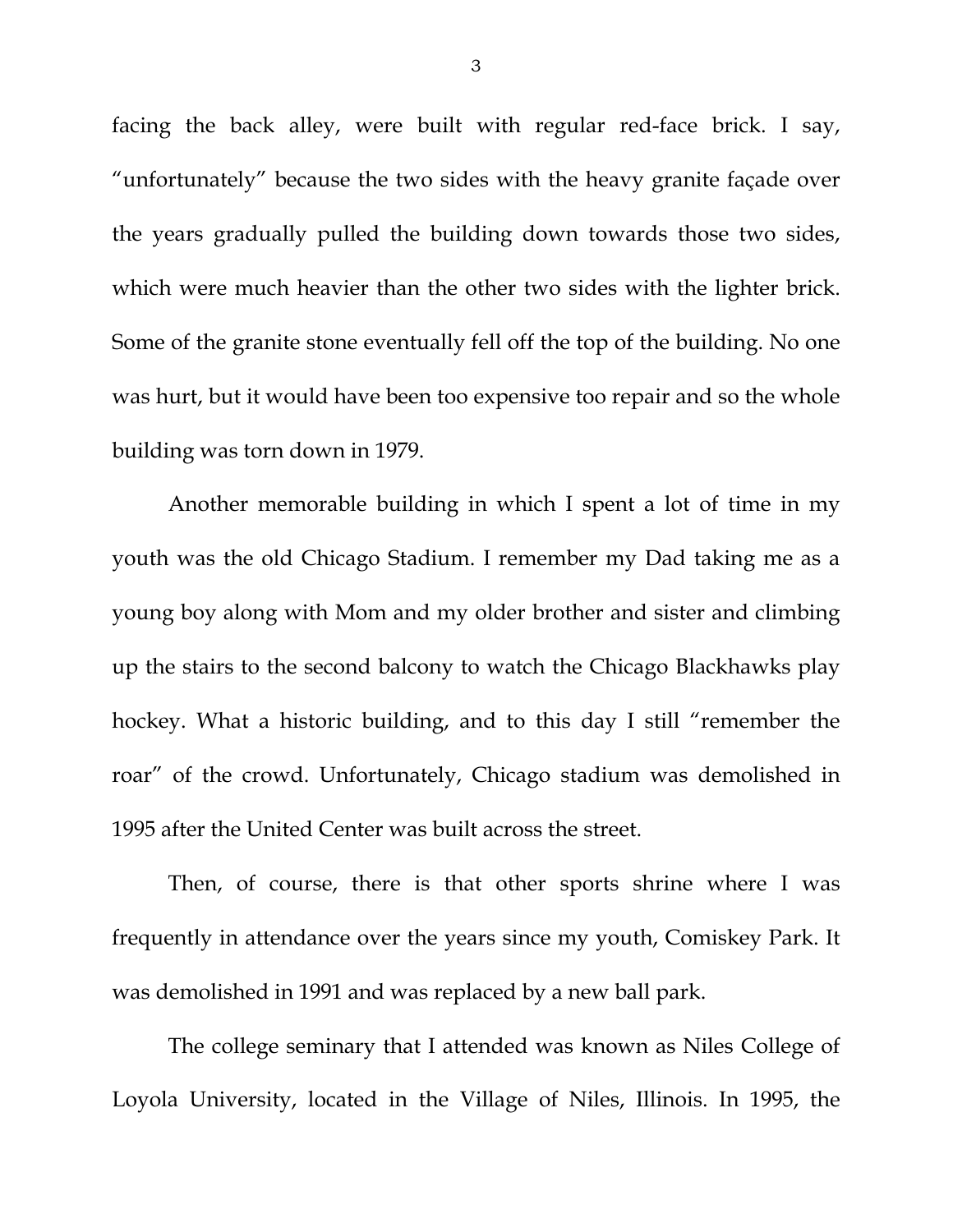Archdiocese moved the college to Loyola's Lake Shore Campus, selling the old facilities to a developer who tore down all the buildings and replaced them with condominiums.

Are you starting to see a pattern here?

 One implication from all this might be that you're feeling a little shaky about the future of this building right about now! But I do assure you that not *every* building that I've frequented in my life has been torn down or crumbled to the ground! In fact the church of my home parish, St. Casimir Church, where I was baptized and confirmed, made my First Confession, received my First Communion, and celebrated my First Mass as a priest and as a bishop, is still standing and looking quite grand. So my string of bad luck doesn't seem to affect church building!

 My point in telling you about these demolished buildings is simply to serve as a reminder that everything in this world will eventually pass away, even this beautiful new church that we dedicating today. I don't say that to put a damper on our festivities or on your well-deserved sense of accomplishment, but to keep our liturgy in perspective. Every Eucharist is a foretaste of heaven, and a beautiful new worship space such as this one helps us to imagine the delight of sharing in the heavenly banquet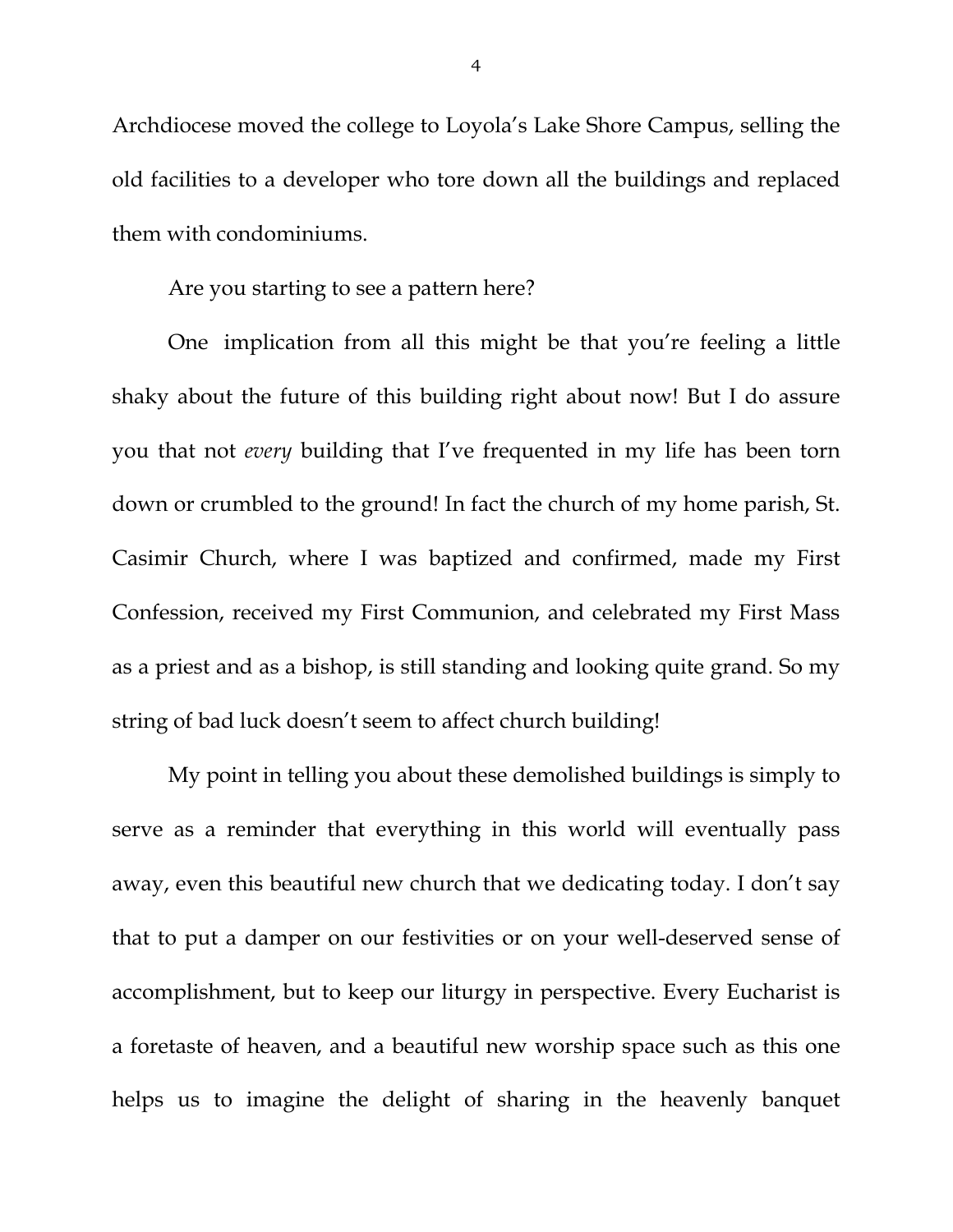someday in the splendor of God's kingdom. But let's not lose our focus on that prize. We don't want to be like the traveler who was so enamored with the pleasant sights along the way that he forgot where he was going.

 Our scripture readings today help us to keep that focus. The first reading that we heard was from the Old Testament Book of Nehemiah. Nehemiah was a man of action who rebuilt the walls of Jerusalem after the Jews were released from captivity in Babylon and returned to their homeland. The other person named in this reading was the priest Ezra, a great religious reformer. Together, Ezra and Nehemiah rebuilt the Temple in Jerusalem. But the passage we have today is not about the rebuilding of the city walls or the temple, but the restoration of God's law as the constitution of the returned community. In the same way, our cause for rejoicing today is not ultimately in this building itself, but in the fact that this new church will help us to find the law of God's love in our hearts.

 Similarly, St. Paul in his letter to the Ephesians reminds us that *we* are being built together into a dwelling place of God in the Spirit. When St. Paul says that the whole structure is held together through Christ, he is referring to the sacred edifice that together we as a community of faith constitute as a temple sacred in the Lord.

5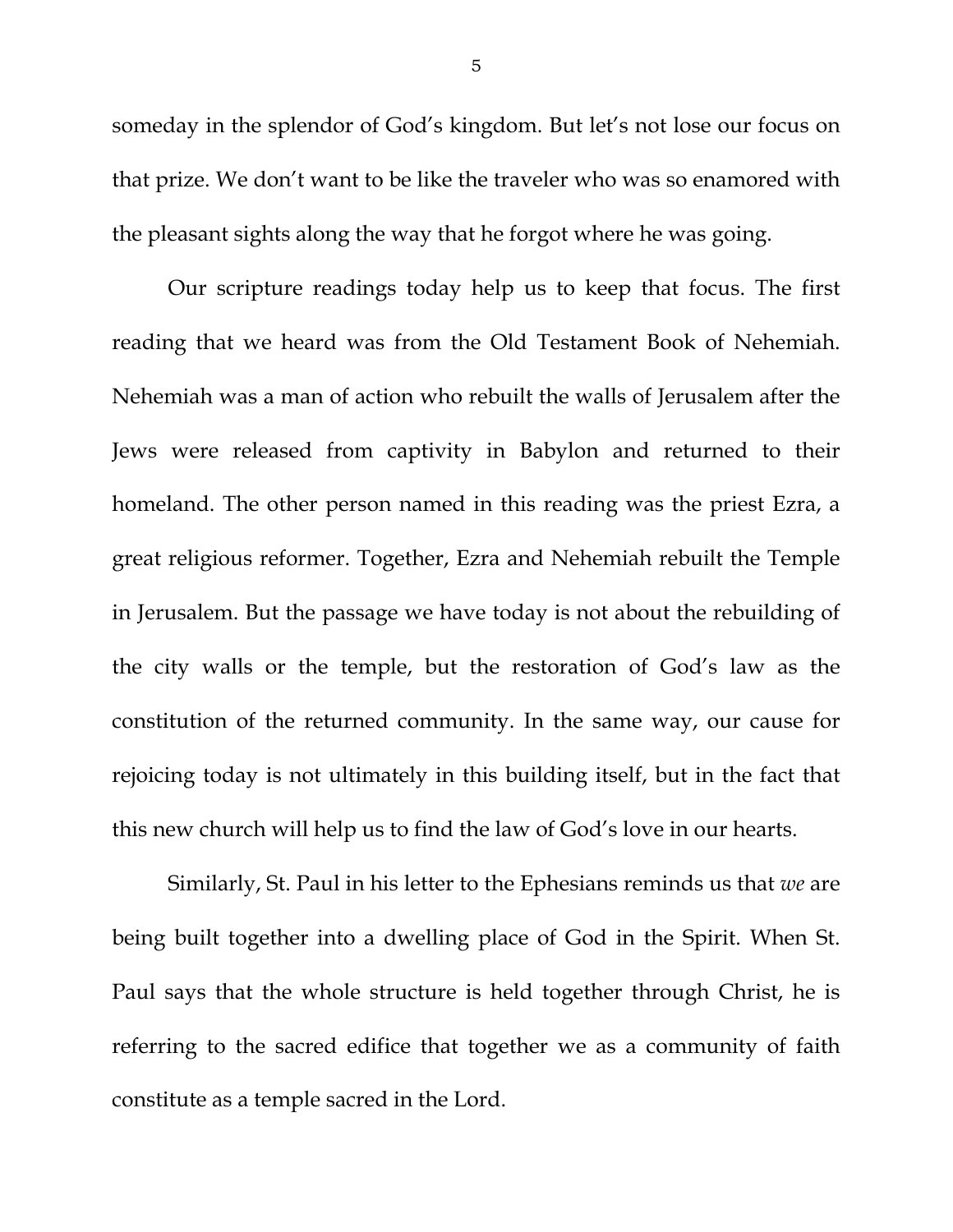Jesus also makes it clear in today's passage from the Gospel of St. John that the place of true worship of God is not on a mountain or in the temple, He says that true worshipers will worship the Father in Spirit and truth.

 My friends, I pray that this new church will bring you many blessings, graces and consolations as you take part in the Eucharist here, receive the sacraments, and pray for your loved ones when they die.

 As you may already know, it has become customary for me to sing a song in my homily on special occasions, and the dedication of a new church is about as special as you can get in the lifetime of a church building, so I would like to leave you with a song that is really a prayer from one of my favorite singers, Bruce Springsteen. The song is called "Into the Fire," which Bruce Springsteen wrote shortly after 9-11-2001 as a tribute to the firefights and other rescue workers who literally went up into the fire trying to save others and sacrificing their own lives in the process. It is a prayer for God's strength and for the theological virtues of faith, hope and love, which I pray God will give you through your worship in this new church.